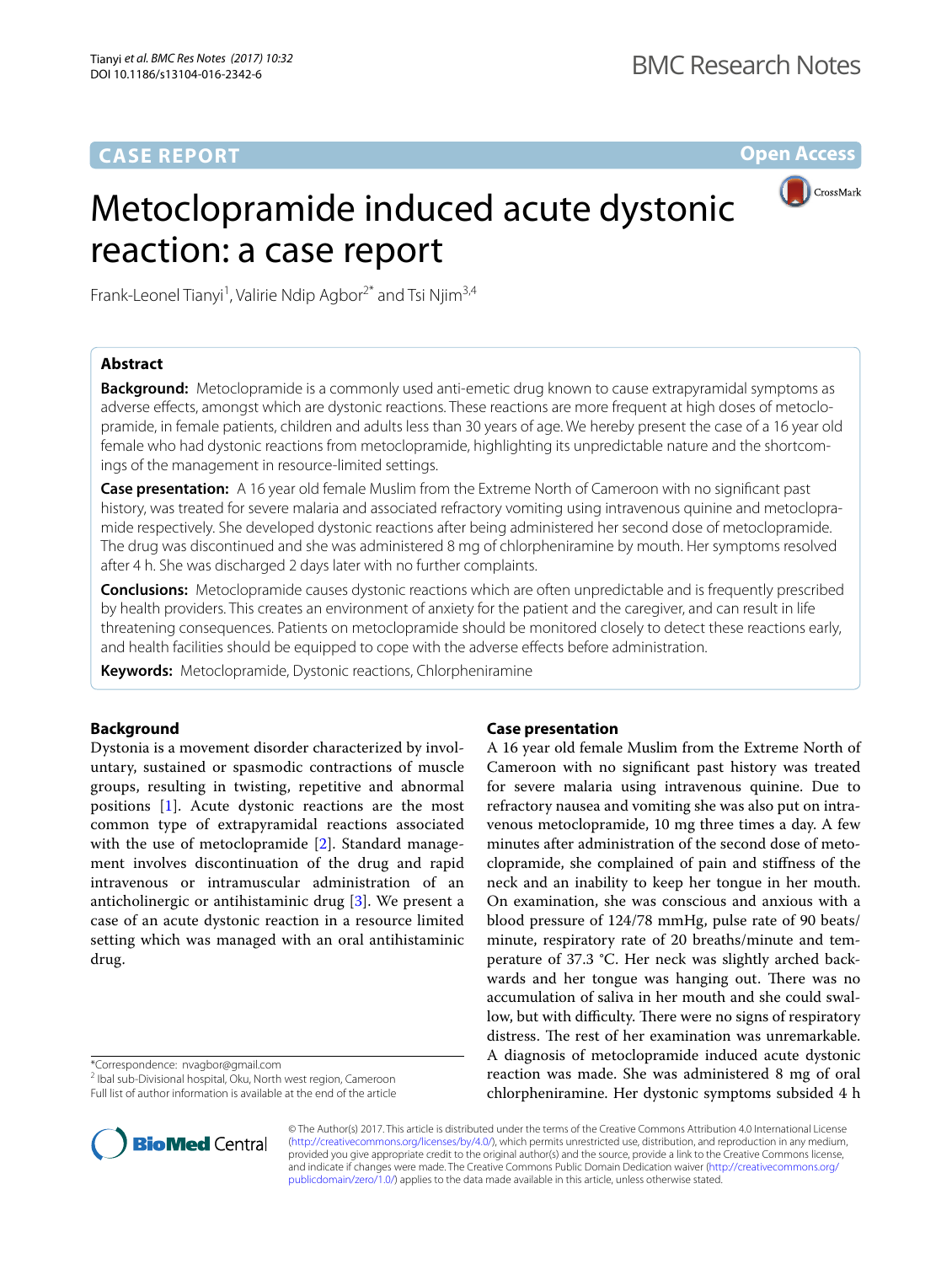later, as did the nausea and vomiting. She continued her antimalarial treatment and the metoclopramide was discontinued. She did not have any further dystonic symptoms. She was discharged 2 days later and was advised to avoid taking metoclopramide. Follow-up visit 2 weeks later was unremarkable.

## **Conclusions**

Metoclopramide hydrochloride is a dopamine receptor antagonist used in the management of gastrointestinal disorders such as nausea, vomiting and gastroparesis [\[4](#page-2-3)]. The antagonistic activity of metoclopramide at the central and peripheral dopamine receptors gives rise to its anti-emetic properties. [\[5](#page-2-4), [6](#page-2-5)]. Dopamine causes nausea and vomiting by stimulating the medullary chemoreceptor trigger zone. The antagonistic effect of metoclopramide on dopamine receptors in the basal ganglia [\[5](#page-2-4), [7\]](#page-2-6), causes an alteration in the dopaminergic-cholinergic balance, resulting in a deficit in central dopamine transmission; and hence an excess release of acetylcholine over dopamine [\[5](#page-2-4)[–7](#page-2-6)]. The incidence of metoclopramideinduced dystonic reactions in studies carried out in the developed world is reported to be 1:500 patients [\[2](#page-2-1), [4](#page-2-3)]. In the United States, over 7 million prescriptions were made for metoclopramide in 2004, which is over a threefold increase compared to the number of prescriptions 10 years before [[8\]](#page-2-7). In the developing world, very little research has been performed on metoclopramideinduced reactions, which is surprising given the observed increase in prescriptions and availability as an over the counter anti-emetic drug. The incidence of these reactions is underestimated due to lack of data collection and under-reporting of cases. Female patients, children, adults less than 30 years of age, and patients receiving high doses of metoclopramide have higher chances of developing dystonic reactions [[1](#page-2-0), [5](#page-2-4), [7,](#page-2-6) [9](#page-2-8)]. Our patient was a 16-year-old female, so compared to the general population, she had a slightly increased risk of having a dystonic reaction to metoclopramide.

Following administration of metoclopramide, symptoms can take up to 36 h to appear, and are usually in the form of involuntary limb movements, facial grimacing, torticollis, oculogyric crisis, rhythmic protrusion of the tongue, bulbar type of speech, trismus, opisthotonus and rarely stridor and dyspnea which result from laryngospasm [[5,](#page-2-4) [10](#page-2-9)].

Standard management involves discontinuation of metoclopramide and administration of injectable anticholinergic or antihistaminic drugs, most often, benztropine and diphenhydramine. The intravenous route is the route of choice with signs and symptoms resolving within 10 min. The intramuscular route is an alternative in case of inability to obtain an intravenous line, but it takes 30 min to be absorbed [[3\]](#page-2-2). The oral route is the most unreliable, as oral chlorpheniramine undergoes extensive gut first pass metabolism with a bioavailability of as low as 25% and a mean peak time of up to 4 h  $[11]$  $[11]$ .

In this case, our patient had torticollis and rhythmic tongue protrusion. She could not benefit from the recommended injectable anticholinergic or antihistaminic treatment due to unavailability of these drugs. The only formulation of an antihistaminic drug present at our institution at the time was oral chlorpheniramine. Given the urgency of the situation, the healthcare team could not waste time to arrange for referral with bad roads or look for appropriate drugs which are often sparsely distributed in pharmacies. Hence, she was administered oral chlorpheniramine which has a low bioavailability and a slow onset of action compared to the injectable forms, and it is not too reliable in conditions which interfere with swallowing [[5,](#page-2-4) [11](#page-2-10)]. Also, some cases of severe tongue protrusion dystonia are unresponsive to oral medications [[12\]](#page-2-11). This highlights the challenges in resource limited settings, as not only are essential drugs lacking, but they lack basic resuscitation facilities, hence they are not equipped to handle the adverse effect of drugs administered in the health centers.

This case report demonstrates how unpredictable dystonic reactions can be, the importance of considering dystonic reactions as a possible side-effect each time metoclopramide is administered, and the need to be prepared to treat acute dystonia in facilities in which it is administered. It also highlights the shortcomings of hospitals in resource-limited settings for managing this adverse reaction. This is a critical issue because the manifestations of an acute dystonic reaction following the administration of an anti-emetic may be life-threatening in rare instances [\[1](#page-2-0), [13](#page-2-12), [14](#page-2-13)]. Hence, health policies should dictate that institutions which administer metoclopramide and other dystonia-inducing drugs should be well equipped to handle their extrapyramidal adverse effects.

Metoclopramide is a useful drug in the management of nausea and vomiting related disorders and is prescribed by health personnel at different levels. They cause dystonic reactions which do not only create an environment of anxiety for the patient and the care-giver, but could also be life threatening. Patients on metoclopramide should be monitored closely to detect these reactions early, and health facilities should be equipped to cope with the adverse effects before serving the drugs.

#### **Authors' contributions**

FLT: Managed the patient, acquisition of data and write up of initial manuscript, VNA: Acquisition of data and revision of manuscript. TN: Acquisition of data and critical revision of manuscript. All authors read and approved the final manuscript.